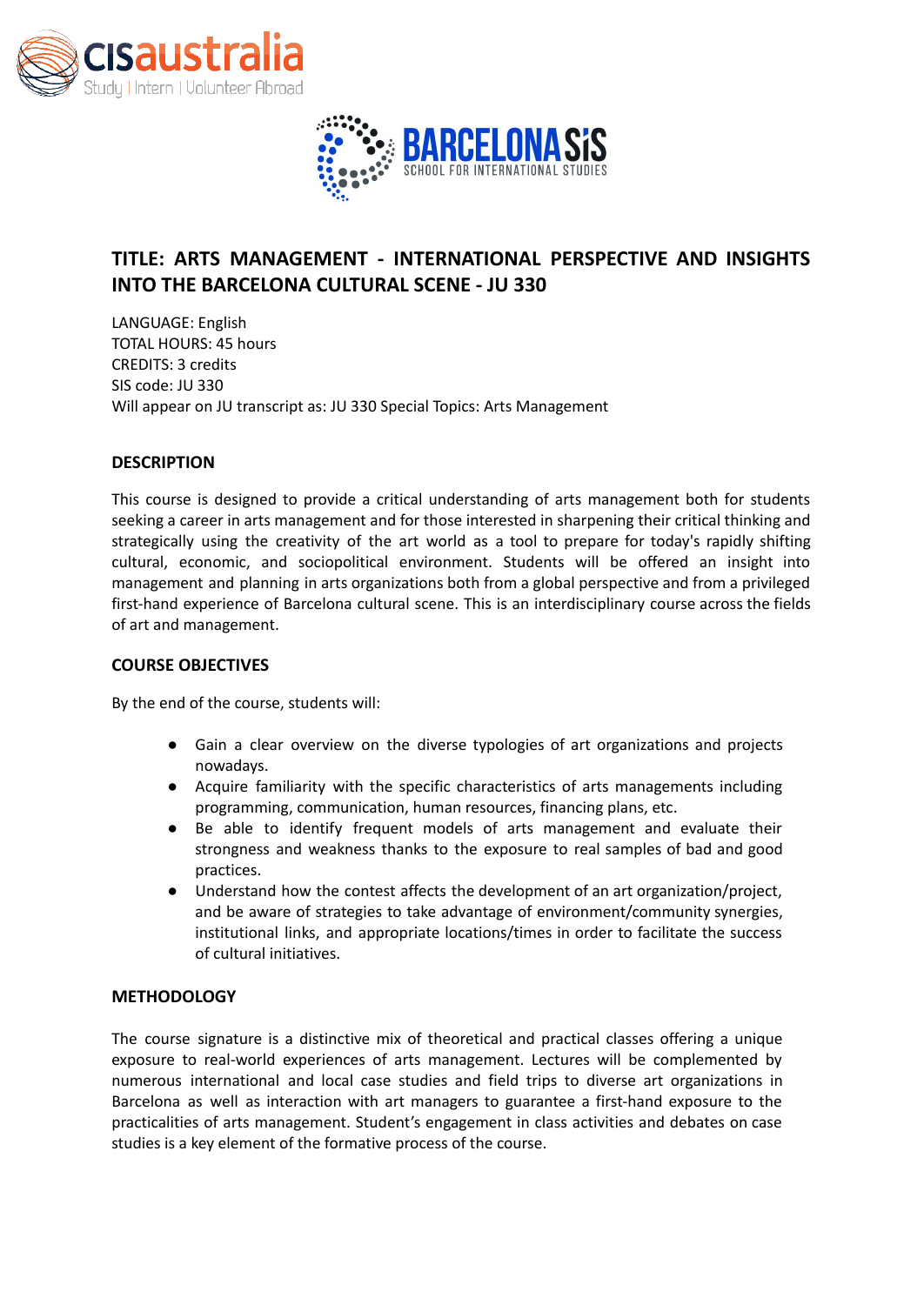

#### **EVALUATION**

Attendance to classes and field trips is mandatory; poor attendance will affect the final grade of the student as well as the everyday participation grade.

The final grade consists of five different parts:

- 10% Attendance/Participation
- 20% 2 written reports
- 30% An interview or video interview
- 20% Midterm Exam
- 20% Final Exam

**Class Participation:** Active class participation includes coming to class prepared and on time, having read the material for that day and show active reflection on that material, answering questions from the professor, generating questions and engaging in group activities using required reading for that day. Students are encouraged to express their opinions in class with the professor and the other students.

**Exams:** Both the midterm and the final exams will contain a mix of multiple choice questions, short answer and essay questions aimed to test the students' full comprehension of facts and the ability to argue his/her opinions based on class material.

The guidelines for exams are as follows:

- Any student found cheating will automatically fail this examination. Additional sanctions may be imposed.
- Talking or communicating with other students during the examination is forbidden.
- Desks must be cleared of all books, notes and papers. All unauthorized materials must be put away and remain out of sight throughout the examination.
- All telephones and electronic devices must be turned completely off during the exam.
- Students arriving later than 15 minutes will not be allowed into the classroom to take the examination, subject to the decision of the instructor.
- At the end of the examination students will remain seated until their papers are collected. No one may leave the room until excused.
- Should assistance be required, students will attract the attention of the instructor.
- Failure to follow these rules will automatically lead to failure of this examination.

**Reports:** Students will write two reports analyzing two arts organizations or projects different from the ones explained in class. Reports analyzing 2 different art institutions/projects (10% each report). A guide for the reports will be presented and discussed in class. This is a group assignment. A list of possible organizations/projects will be provided. Students are encouraged to propose a different organization/project (to be previously agreed with the professor). Guidelines for writing the reports will be provided during the classes. This is a group assignment (max 3 students).

**Interview, critical analysis and in-class presentations:** An interview or video interview to an arts manager accompanied by your critical analysis (written AND to be presented in front of the class). Students will be required to realize an interview or video interview to a leading professional of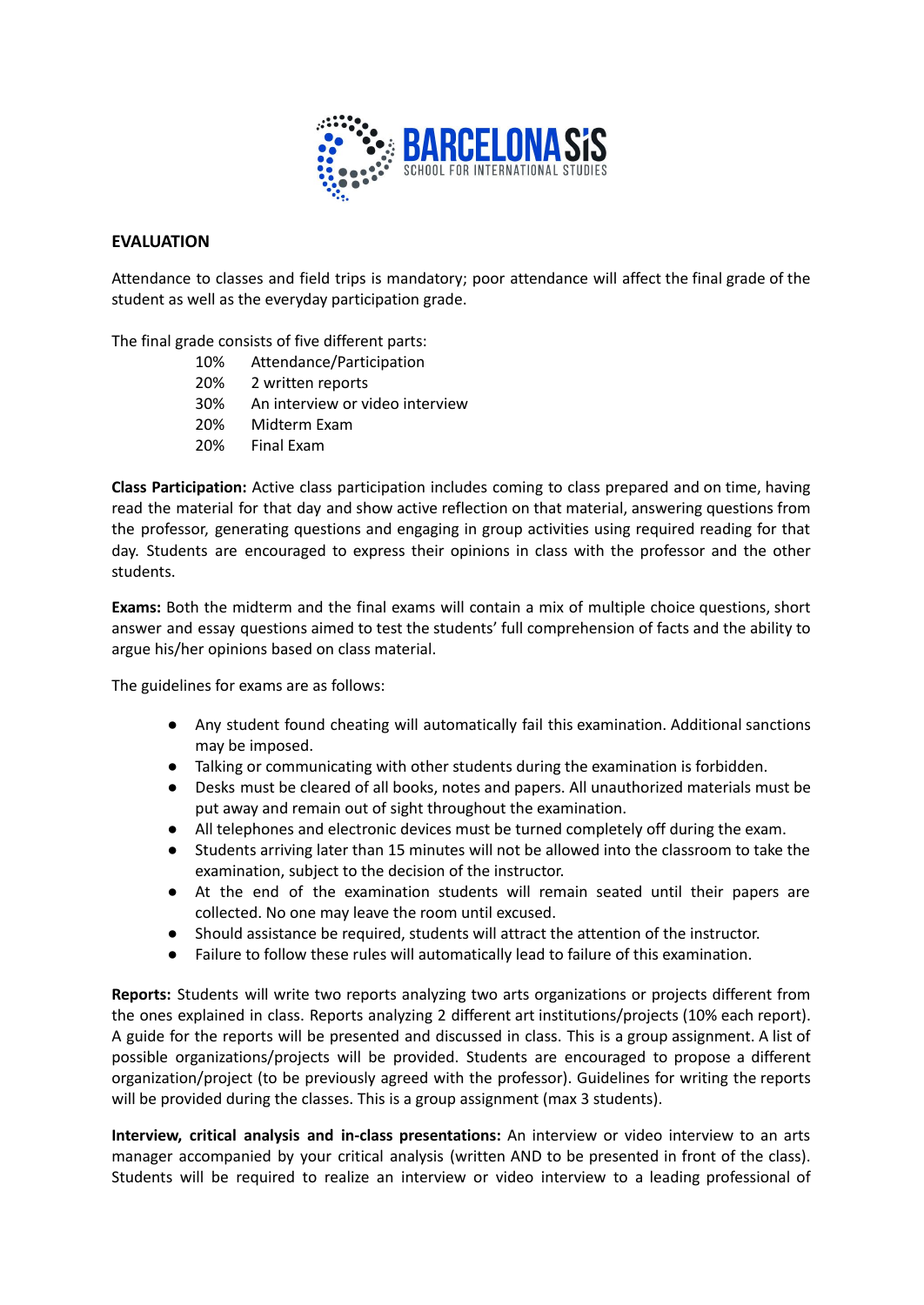

Barcelona art scene. The interview will be hand-in (physical or digitally) AND presented in front of the class. A list of possible candidates will be provided. Students are encouraged to propose a different person (to be previously agreed with the professor). Furthermore, students will write a 2 pages critical analysis of the interview that will be hand in to the professor (physical or digitally) AND will be presented in front of the class together with the interview.

# **FIELD STUDIES**

This course includes specific field studies that enrich the topics of your course, including visits to public museums, private foundations, exhibition centers, art galleries, and artist studios. Attendance is mandatory.

# **ACADEMIC INTEGRITY**

SIS programs foster critical thinking and intellectual development of its students. In doing so, SIS requires that students introduce their original thoughts, opinions, and ideas in all of their assignments with the support of cited sources. Any violations of academic integrity- such as cheating, plagiarism, self-plagiarism, academic misconduct, fabrication, misuse or misrepresentation of research, and noncompliance - may result in an automatic "F" or immediate dismissal from the program if the student falls below the minimum number of credits required for the term; 12 credits during the semester, or 3 hours during the summer.

**Cheating**: Any action that violates the rules and guidelines given by the instructor for submitting assignments or exams.

**Plagiarism:** Any action that presents the ideas, opinions, research, etc. of another as your own.

- Directly copying another's work without citing sources
- Submitting another person's work into your own without properly citing the source(s) used.
- Paraphrasing another person's work without providing appropriate citations

**Self-Plagiarism:** Submitting a piece of one's own work to receive credit for multiple assignments in one or more class.

**Academic Misconduct:** Any act that impedes or threatens the open exchange, expression, or flow of information or fair evaluation of students. This includes intimidation and complicity in any acts or attempts to interfere with the ethical and fair submission and evaluation of student work.

**Fabrication:** Providing inaccurate or false information, including research findings, quotes, and cited sources, etc.

**Non-Compliance:** Failure to comply with the values, objectives and procedures contained in this policy.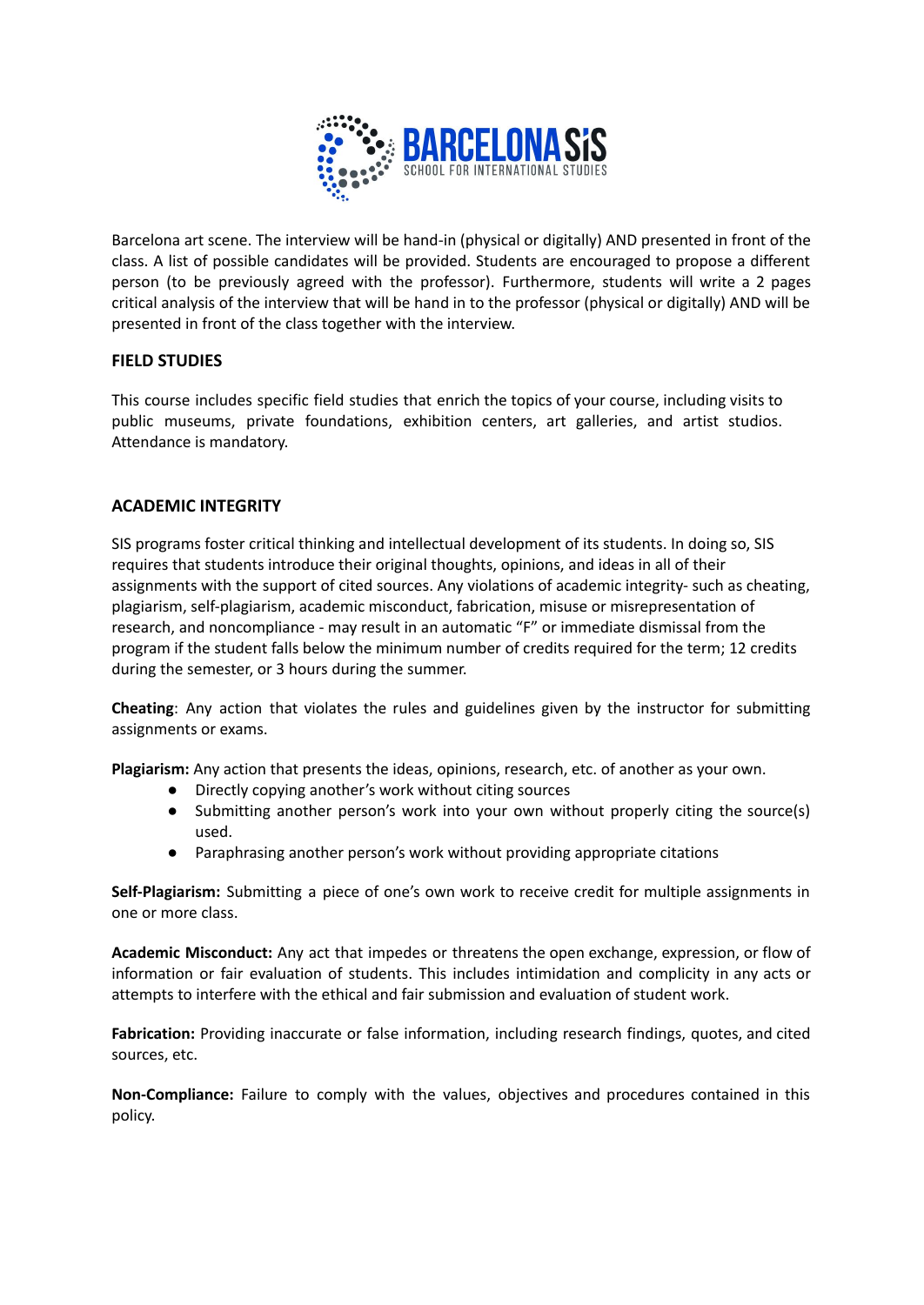

As SIS is accredited by Jacksonville University, students are held accountable to JU's [Academic](https://drive.google.com/file/d/1PyZmN0EAH1o4bKVZdzxVyKw-wdiwXewx/view) [Integrity](https://drive.google.com/file/d/1PyZmN0EAH1o4bKVZdzxVyKw-wdiwXewx/view) and Code of Conduct . You are expected to read and understand the JU terms and regulations of Academic Misconduct.

[\(https://drive.google.com/file/d/1PyZmN0EAH1o4bKVZdzxVyKw-wdiwXewx/view\)](https://drive.google.com/file/d/1PyZmN0EAH1o4bKVZdzxVyKw-wdiwXewx/view)

# **ATTENDANCE POLICY**

**Semester**: Students are allowed THREE absences throughout the semester without penalty. Starting with the fourth absence, the student's FINAL GRADE will be lowered by a fraction of a letter (1/3 of a letter grade). For example, if a student has 4 absences and a final grade of B+, the grade will be lowered to a B, if 5 absences the grade is lowered to B-.

**Summer**: Students are allowed TWO absences throughout the summer without penalty. Starting with the third absence, the student's FINAL GRADE will be lowered by a fraction of a letter (1/3 of a letter grade). For example, if a student has 4 absences and a final grade of B+, the grade will be lowered to a B, if 5 absences the grade is lowered to B-.

\**January Term students are allowed TWO absences as well.*

There are NO excused absences. If a student misses class because s/he is sick, that counts as one of the allowed absences. No excused absences and no excuses.

Quizzes, exams and participation points that are missed because of an absence cannot be recuperated.

Students that arrive late 5 minutes or more will receive a 0 for participation for the day.

| <b>SESSION</b> | CONTENT                                                                                                                                                                                                                                                                                                                                           |
|----------------|---------------------------------------------------------------------------------------------------------------------------------------------------------------------------------------------------------------------------------------------------------------------------------------------------------------------------------------------------|
| 1              | • Introduction to the course content and methodology<br>• Overview on the typologies of art organizations and actors taking part in the<br>art scene<br>• The role of governmental organizations<br>Case study: The US National Endowment for the Arts<br>Case study: The British Council<br>Case study: The CONCA (Catalan Council for the Arts) |
| $\mathcal{P}$  | • Models of public and corporate museums and foundations (with a collections)<br>Case study: The MoMA<br>Case study: The Guggenheim museums (NY, Bilbao, Venice, Berlin)<br>Case study: The La Caixa Foundation<br>• Models of exhibition centers (without a collection)<br>Case study: Kunsthalle Frankfurt (Germany)                            |
| 3              | FIELD STUDY 1 (entire session)                                                                                                                                                                                                                                                                                                                    |

# **COURSE CONTENT**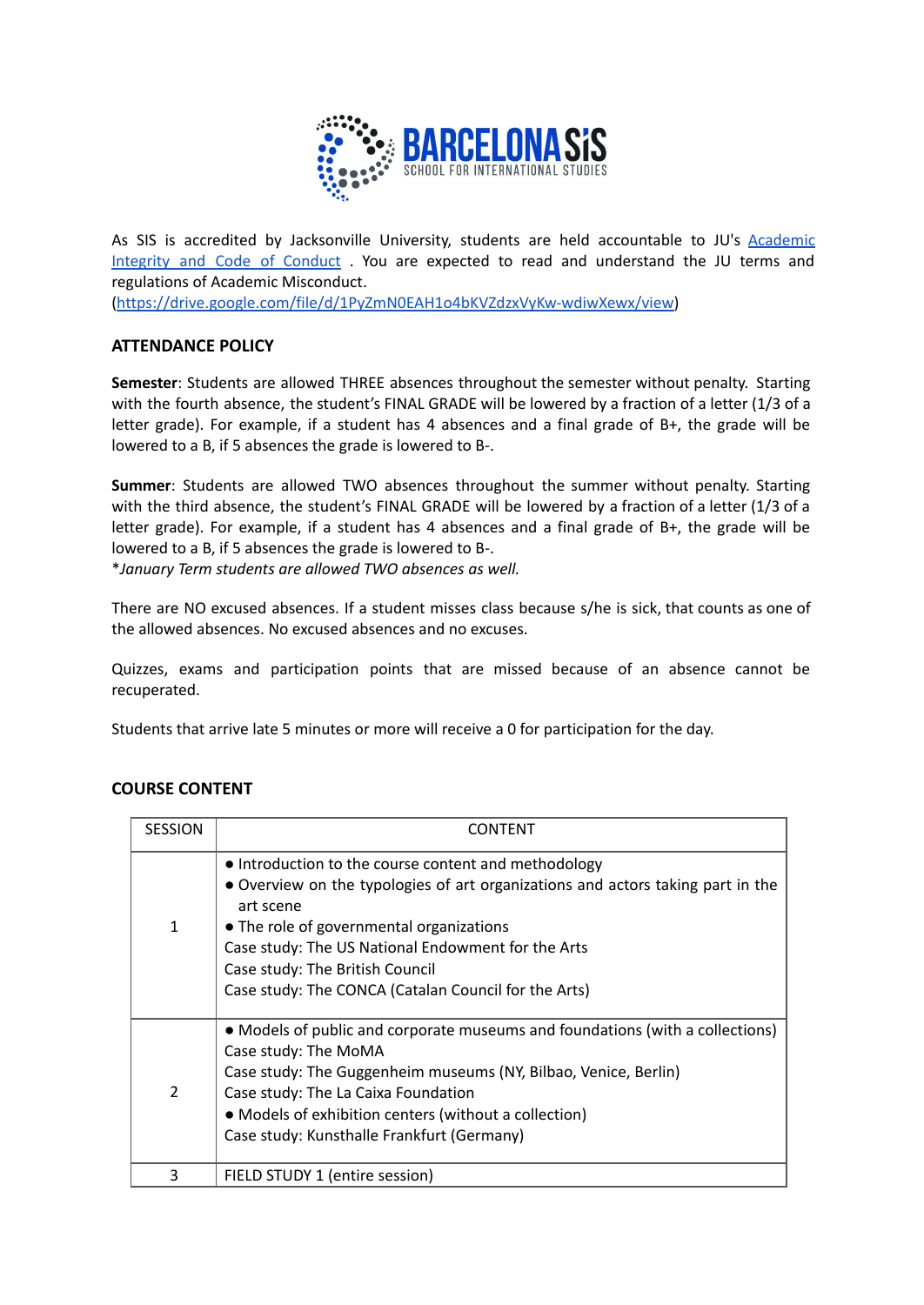

|   | Visit focused to see first-hand and analyze the functioning and structure of:                                                                                         |
|---|-----------------------------------------------------------------------------------------------------------------------------------------------------------------------|
|   | • A museum exhibiting its own collection (The MACBA or the Museum of the<br>City of Barcelona)                                                                        |
|   | • An exhibition center (CCCB or the Virreina Centre de l'Imatge)                                                                                                      |
|   |                                                                                                                                                                       |
|   | The heritage                                                                                                                                                          |
|   | . Typologies of organizations preserving and promoting the heritage<br>(institutional initiatives, private initiatives, led by associations / the local<br>community) |
| 4 | Case study: The San Diego Architectural Foundation                                                                                                                    |
|   | Case study: The promotion of the Modernista heritage in Barcelona: Casa<br>Batlló/Casa Vicens (private) "VS" Palau Güell/Hospital de Sant Pau (public)                |
|   | GUEST SPEAKER: Lluís Bosch, director of the Ruta del Modernisme in Barcelona                                                                                          |
|   | The arts and the market                                                                                                                                               |
|   | • The auction houses                                                                                                                                                  |
|   | Case study: Christies and Sotheby's<br>• The fairs                                                                                                                    |
|   | Case study: Art Basel Miami                                                                                                                                           |
|   | Case study: ARCO (Madrid)                                                                                                                                             |
| 5 | • The art galleries in the antiques, modern and contemporary sector                                                                                                   |
|   | FIELD STUDY 2: visit to peering galleries located walking distance from the<br>school<br>• The Artur Ramon Gallery (antiques and contemporary)                        |
|   | • The Senda Gallery (contemporary)                                                                                                                                    |
|   | The artists and the creation process                                                                                                                                  |
|   | · Demolishing clichés: the isolated genius "VS" the artist manager of<br>him/her-self                                                                                 |
| 6 | • Collaborative spaces for artists                                                                                                                                    |
|   | Case study: Santa Monica Arts Studios                                                                                                                                 |
|   | Case study: Die Spinnerei (Leipzig, Germany)                                                                                                                          |
|   | Class discussion of case studies                                                                                                                                      |
|   | FIELD STUDY 3: visit to the studios of key creators of Barcelona art scene,<br>located walking distance from the school                                               |
|   |                                                                                                                                                                       |
|   | FIELD STUDY 4 (entire session)                                                                                                                                        |
| 7 | Visit focused to see first-hand and analyze two different "Fàbriques de creació"<br>(art factories / collective artists spaces):                                      |
|   | • La Escocesa                                                                                                                                                         |
|   | • Hangar                                                                                                                                                              |
|   | Dialogue with artists and managers about the functioning of these types of                                                                                            |
|   | centers.                                                                                                                                                              |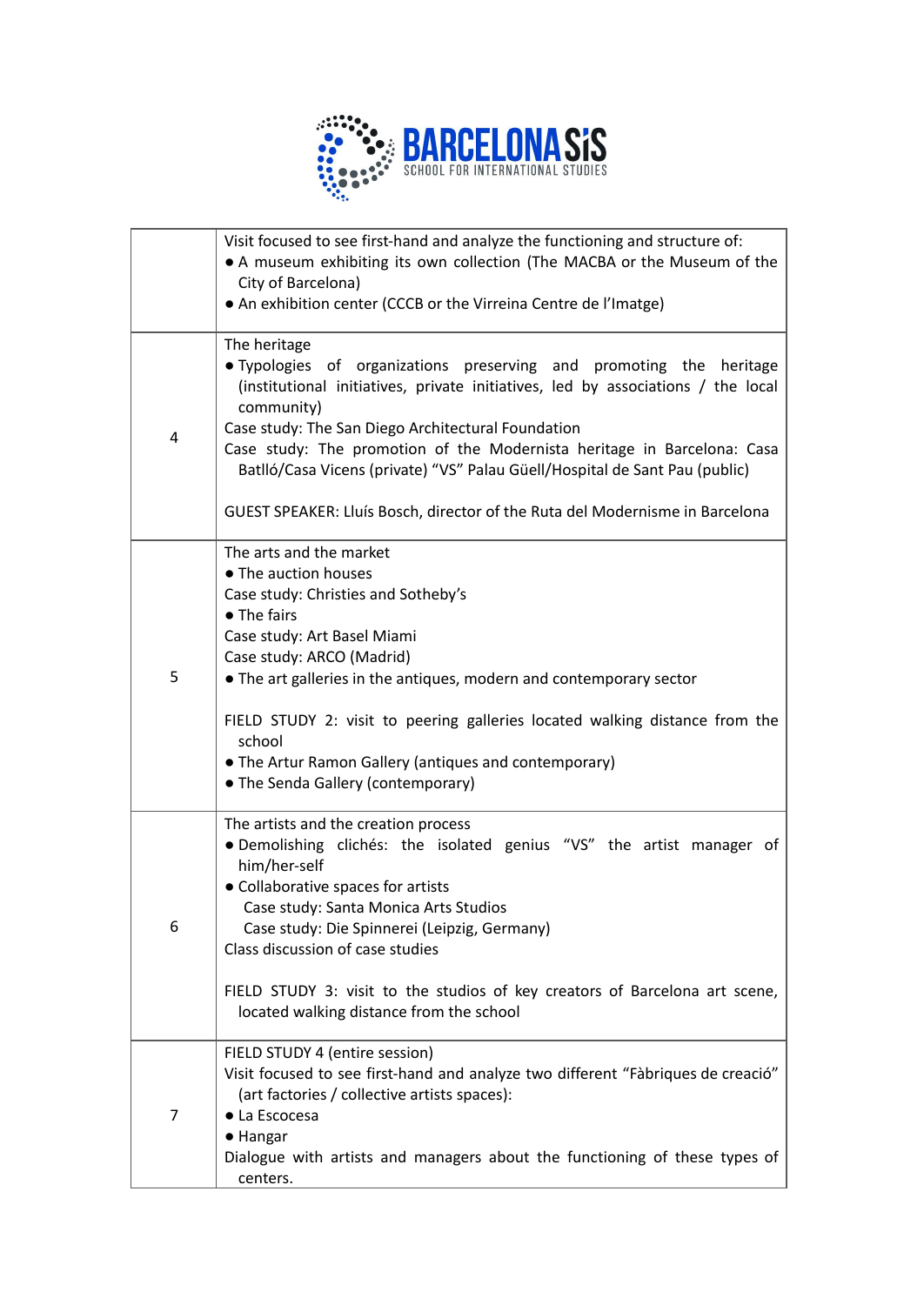

| 8  | Events, festivals and other ephemeral formats<br>• Institutional/big format arts events<br>Case study: The Venice Biennial<br>• Small format events and festivals<br>Case study: Luci d'artista (Turin, Italy)<br>Case study: The Track Art Project<br>Case study: Hipermerc'Art by Moritz<br>Class discussion of case studies<br>GUEST SPEAKER: representative of 48h Open House Barcelona, an architecture<br>festival held in Barcelona following an international format |
|----|------------------------------------------------------------------------------------------------------------------------------------------------------------------------------------------------------------------------------------------------------------------------------------------------------------------------------------------------------------------------------------------------------------------------------------------------------------------------------|
| 9  | <b>Strategic Management and Planning</b><br>• The specificity of entrepreneurship in the arts<br>• Strategic principles<br>• Sample of successful experiences<br>· Identity, vision and mission as key elements of a strategic plan                                                                                                                                                                                                                                          |
| 10 | GUEST SPEAKER: a representative from a key foundation in Barcelona (Banc de<br>Sabadell Foundation, Carulla Foundation or Vila Casas Foundations) will<br>present the strategic plan and the vision of the institution                                                                                                                                                                                                                                                       |
| 11 | Presentation of the guidelines for the assignments:<br>" 2 written reports analyzing 2 different art institutions or projects<br>Interview or video interview to an arts manager accompanied by your critical<br>analysis<br>Review for the mid-term exam                                                                                                                                                                                                                    |
| 12 | MID-TERM EXAM                                                                                                                                                                                                                                                                                                                                                                                                                                                                |
| 13 | Arts management in its contest<br>• Management in a globally connected world and in local communities<br>Minorities<br>• The environment<br>Case study: The "Guggenheim effect"<br>Case study: Maxguide.org<br>Case study: Andorra Land Art<br>Class discussion of case studies                                                                                                                                                                                              |
| 14 | Strategies of marketing and audience development<br>· Differences between traditional marketing and marketing in the cultural<br>context<br>• Key principles of marketing in arts organizations<br>. The digital marketing in arts organizations                                                                                                                                                                                                                             |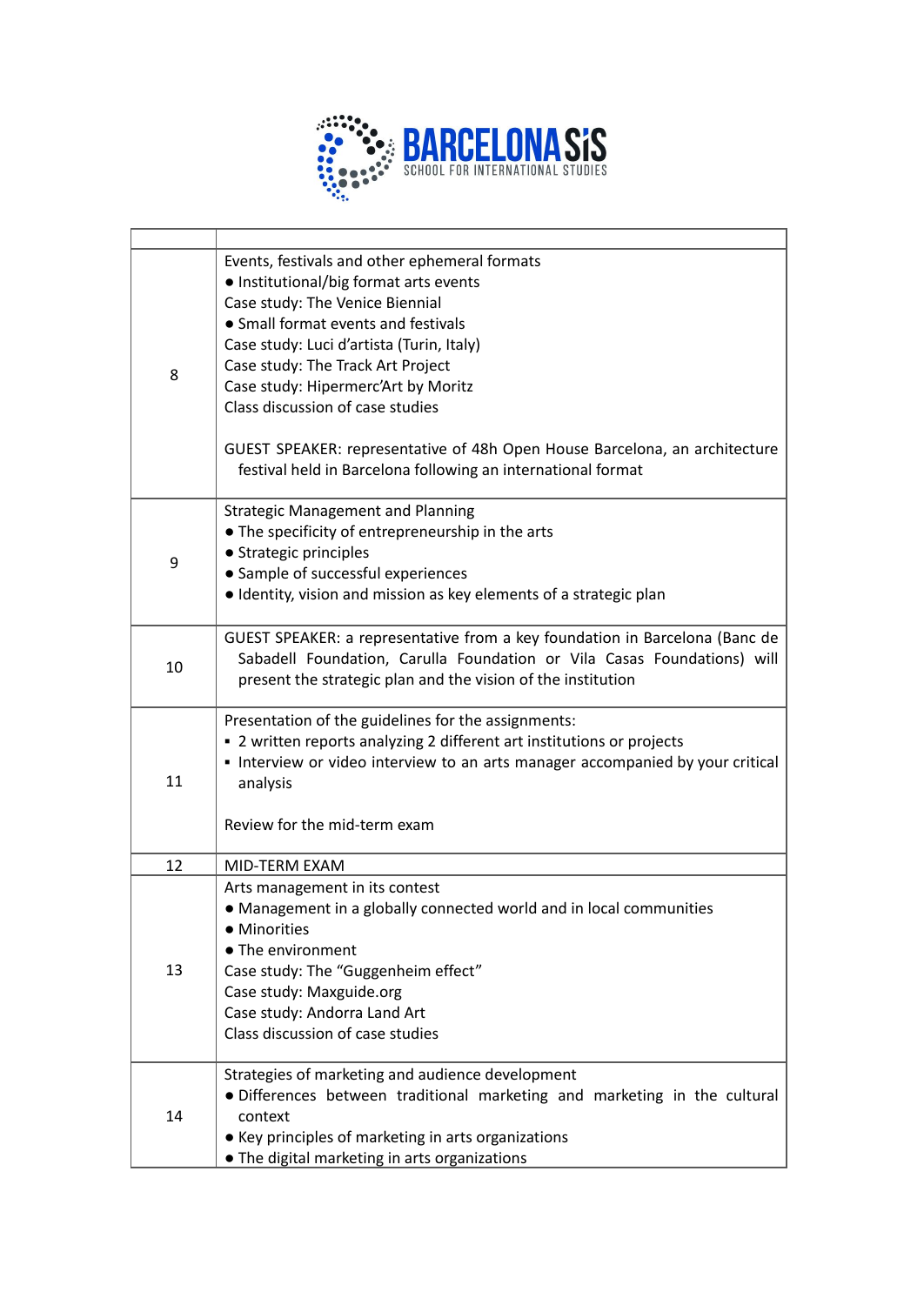

|    | • Market and audience behaviors of in the art sector and methodologies of<br>measurement<br>• Audience Development Strategies<br>Case study: Exodus Festival (Ljubliana, Slovenia)<br>Case study: The #MuseumWeek<br>Case study: The Museum Day/Night                                                                                                         |
|----|---------------------------------------------------------------------------------------------------------------------------------------------------------------------------------------------------------------------------------------------------------------------------------------------------------------------------------------------------------------|
| 15 | Technology, Innovation and Research<br>• Technological challenges and innovative projects<br>• University and research centers and/or innovation oriented enterprises as key<br>partners<br>Case study: Mapping Sant Climent de Taüll Pantocrator<br>Case study: Ullastret 3D<br>Class discussion of case studies                                             |
| 16 | Viability, financial and fundraising plan (I)<br>• Fundaments of economic viability<br>• The specificity of art/cultural production<br>· Differences between cultural product and service<br>• Financial planning and rentability of art/culture projects<br>• Main financial sources for arts organizations and projects<br>Class discussion of case studies |
| 17 | Viability, financial and fundraising plan (II)<br>• Gaining support from sponsors<br>• Fundaments of fundraising: from charity event to individual donations<br>Class discussion of case studies                                                                                                                                                              |
| 18 | FIELD STUDY (entire session)<br>Visit focused on discovering their financial and fundraising strategies of:<br>• The Joan Miró Foundation<br>• The National Museum of Catalan Art                                                                                                                                                                             |
| 19 | Monitoring and Evaluation in Arts Management<br>• Methods to establish and evaluate performance indicators, and their critical<br>analysis<br>• Methods to communicate results, and their critical analysis<br>Class discussion of case studies                                                                                                               |
|    | • Oral presentations of the interviews and critical comments                                                                                                                                                                                                                                                                                                  |
|    | • Oral presentations of the interviews and critical comments<br>• Review for the final exam                                                                                                                                                                                                                                                                   |
|    | <b>FINAL EXAM</b>                                                                                                                                                                                                                                                                                                                                             |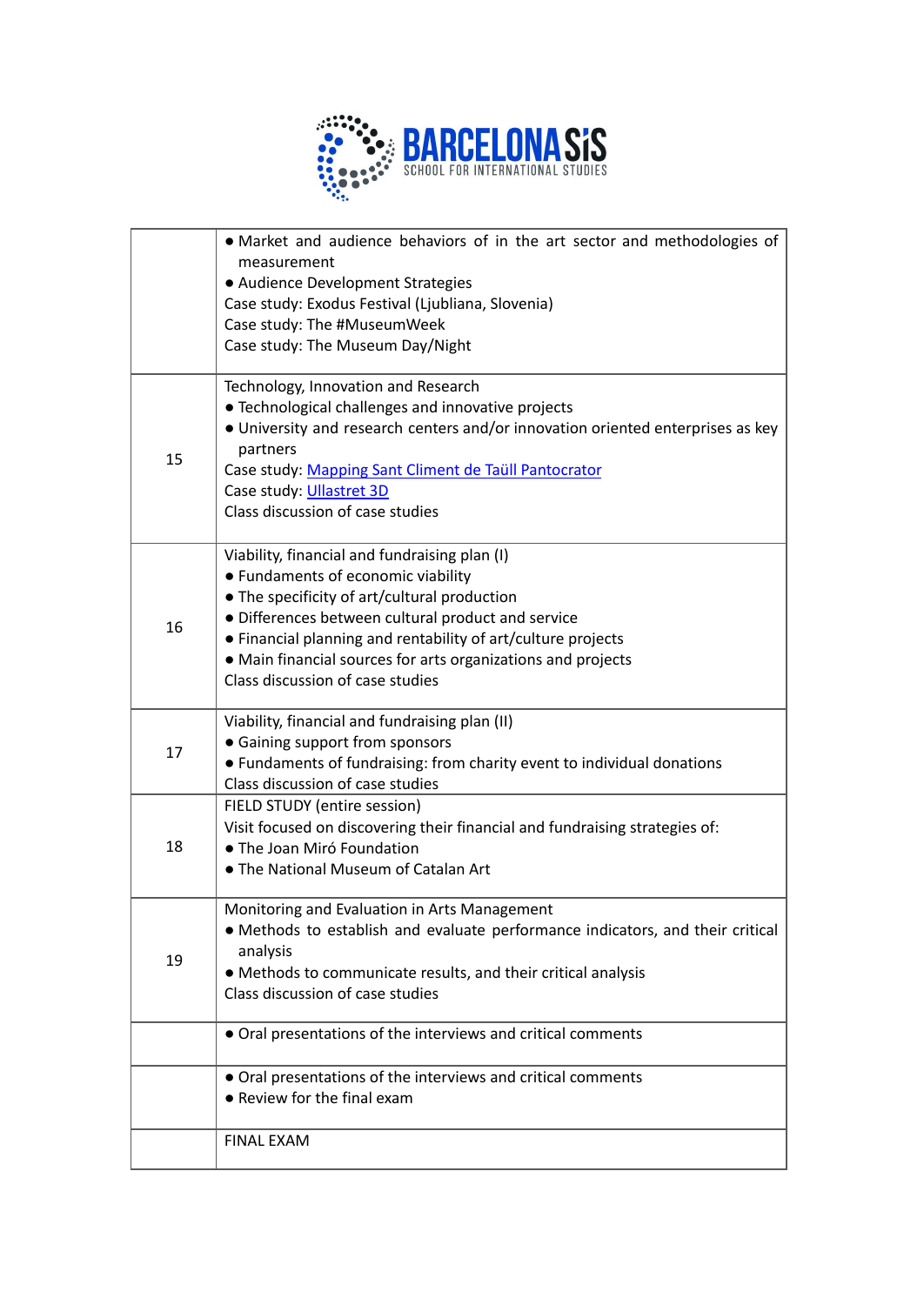

*\*Field studies may vary slightly depending on seasonal/ephemeral arts events taking place in Barcelona, that can be added in the program in order to expose students the most significant possible learning experiences.*

*\*\*Number of sessions and order of assignments may vary depending on term.*

## **Required Readings**

VARBANOVA, L. (2012). Strategic Management in the Arts. Routledge

## **Recommended Readings**

- BONET, L., DONATO, F. (2011). "The financial crisis and its impact on the current models of governance and management of the cultural sector in Europe". Encatc Journal of Cultural Management and Policy, n. 1, p. 4-11
- BOURDIEU, P. (1984) Distinction: a social critique of the judgment of taste. Cambridge, Mass. : Harvard University Press
- BOURDIEU, P. (1993). The Field of cultural production: essays on art and literature (edited and introduced by Randal3 Johnson). New York : Columbia University Press, 1993
- BRYSON, J.M. (2004) Strategic planning for public and nonprofit organizations. San Francisco : John Wiley & Sons
- CAMAGNI, R. (2008b). Towards a Concept of Territorial Capital, 29–45. Modeling regional scenarios for the Enlarged Europe
- CHARTRAND, H. H., McCAUGHEY, C. (1989). "The Arm's Length Principle and the Arts: An International Perspective- Past, Present and Future". in M. C. CUMMINGS Y J. M. DAVIDSON SCHUSTER, (EDS.). Who's to Pay for the Arts?. Nova York, American Council for the Arts
- COLBERT, F., MARTIN, D.J. (Eds.) (2008). Marketing planning for culture and the arts, HEC Montréal
- COHENDET, P., GRANDADAM, D., SIMON, L. (2010). «The Anatomy of the Creative City». Industry and Innovation. Vol. 17, n. 1, p. 91-111
- EUROPEAN [COMMISSION.](http://ec.europa.eu/assets/eac/culture/library/studies/cultural-economy_en.pdf) The economy of culture in Europe. Brussels: KEA [Europena](http://ec.europa.eu/assets/eac/culture/library/studies/cultural-economy_en.pdf) Affairs, 2006
- EUROPEAN COMMISSION. The [entrepreneurial](http://kultur.creative-europe-desk.de/fileadmin/user_upload/The_Entrepreneurial_Dimension_of_the_Cultural_and_Creative_Industries.pdf) dimension of the cultural and creative industries. [Amsterdam:](http://kultur.creative-europe-desk.de/fileadmin/user_upload/The_Entrepreneurial_Dimension_of_the_Cultural_and_Creative_Industries.pdf) Utrecht School of the Arts, 2010
- EUROPEAN [COMMISSION.](http://www.europa-foerdert-kultur.info/fileadmin/Europa_foerdert_Kultur/EfK_Regionale_Entwicklung/Report_Contribution_of_Culture_to_Local_and_Regional_Development.pdf) Study on the contribution of culture to local and regional [development:](http://www.europa-foerdert-kultur.info/fileadmin/Europa_foerdert_Kultur/EfK_Regionale_Entwicklung/Report_Contribution_of_Culture_to_Local_and_Regional_Development.pdf) Evidence from the structural funds. Kent, UK: Centre for Strategy and [Evaluation](http://www.europa-foerdert-kultur.info/fileadmin/Europa_foerdert_Kultur/EfK_Regionale_Entwicklung/Report_Contribution_of_Culture_to_Local_and_Regional_Development.pdf) Services, ERICarts, 2010
- GOLDBLATT, J.J. (1997). Special events: best practices in modern event management. New York, Van Nostrand Reinhold
- HEILBRUN, J., GRAY, C.M. (1993). The economics of art and culture: an American perspective. New York: Cambridge University Press
- MULCAHY, K. V. (2000). "The Government and Cultural Patronage: A Comparative Analysis of Cultural Patronage in the United States, France, Norway, and Canada" in J. M. CHERBO I M. J. WYSZOMIRSKI, (EDS.). The Public Life of the Arts in America, New Brunswick, Rutgers
- O'REILLY, D; y KERRIGAN, F. (2010). Marketing the arts: a fresh approach. Routledge